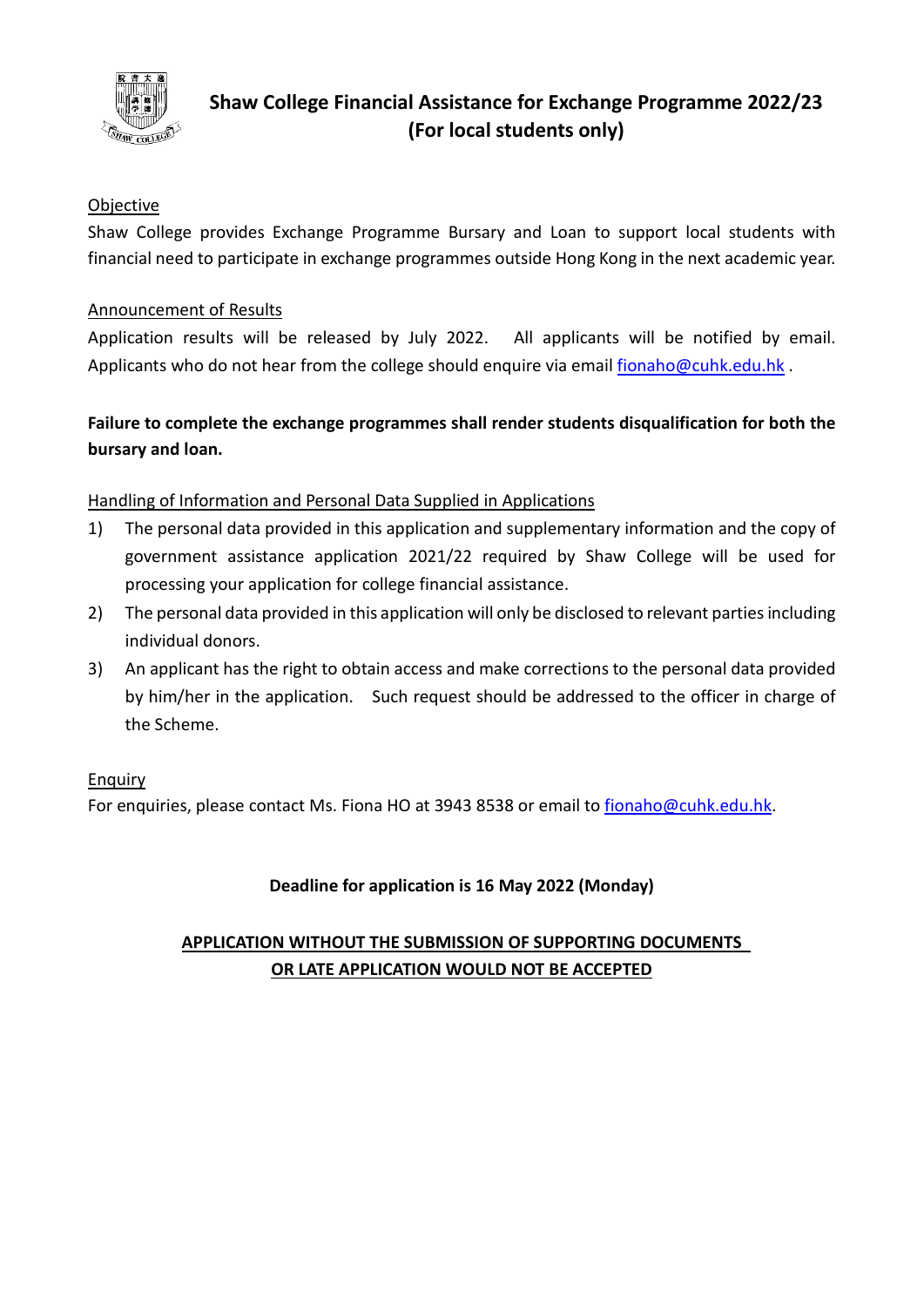# **Eligibility**

Applicants must:

- 1) be full-time Shaw College undergraduate local students; and
- 2) have accepted an exchange programme for summer with at least 9-credit bearing in 2022; or one term or one academic year outside Hong Kong in the next academic year (2022/23), which is offered by OAL, College, Faculty, or any other offices of the University.

# Number and Value

The number and amount of bursary and/or loan<sup>#</sup> offered is determined by financial need of the applicants (the extent to which the applicants' exchange expenses can be covered by his/her annual disposable income), number of applicants and available bursary fund.

# Obligations of Successful Applicants

- 1) Successful applicants would be required to attend a pre-departure workshop in June 2022.
- 2) Successful applicants should submit copy of their air-tickets and boarding pass upon the arrival in the host country.
- 3) They should also submit a reflection report on their exchange life of at least 1,200 words for English or 800 words for Chinese and with 3 photos within 1 month upon completion of the programme.\*
- 4) Should there be any amendments to the application information after submission, the recipient must write and inform the College Office as early as possible. Any approved/granted financial assistance will be subject to reconsideration by our Office.

\* 70% of the bursary will be granted to the applicant upon the arrival in the host country while the remaining 30% bursary is to be granted after the completion of the exchange program and submission of reflection report to the College.

## # Repayment of **Loan**

- 1) Exchange Programme Loan is an interest-free loan. Except under special circumstances mentioned below, loan recipients should repay the loan within 2 years after graduation or departure from the University. A repayment schedule will be given to the successful applicants upon their acceptance of the loans.
- 2) Successful applicants are required to provide contact details and signature of both an eligible indemnifier and a witness when completing the loan documents.
- 3) The full amount of loans granted must be repaid immediately if:
	- (a) the recipients withdraw from study at the University; and/or
	- (b) the exchange programme cannot be completed.